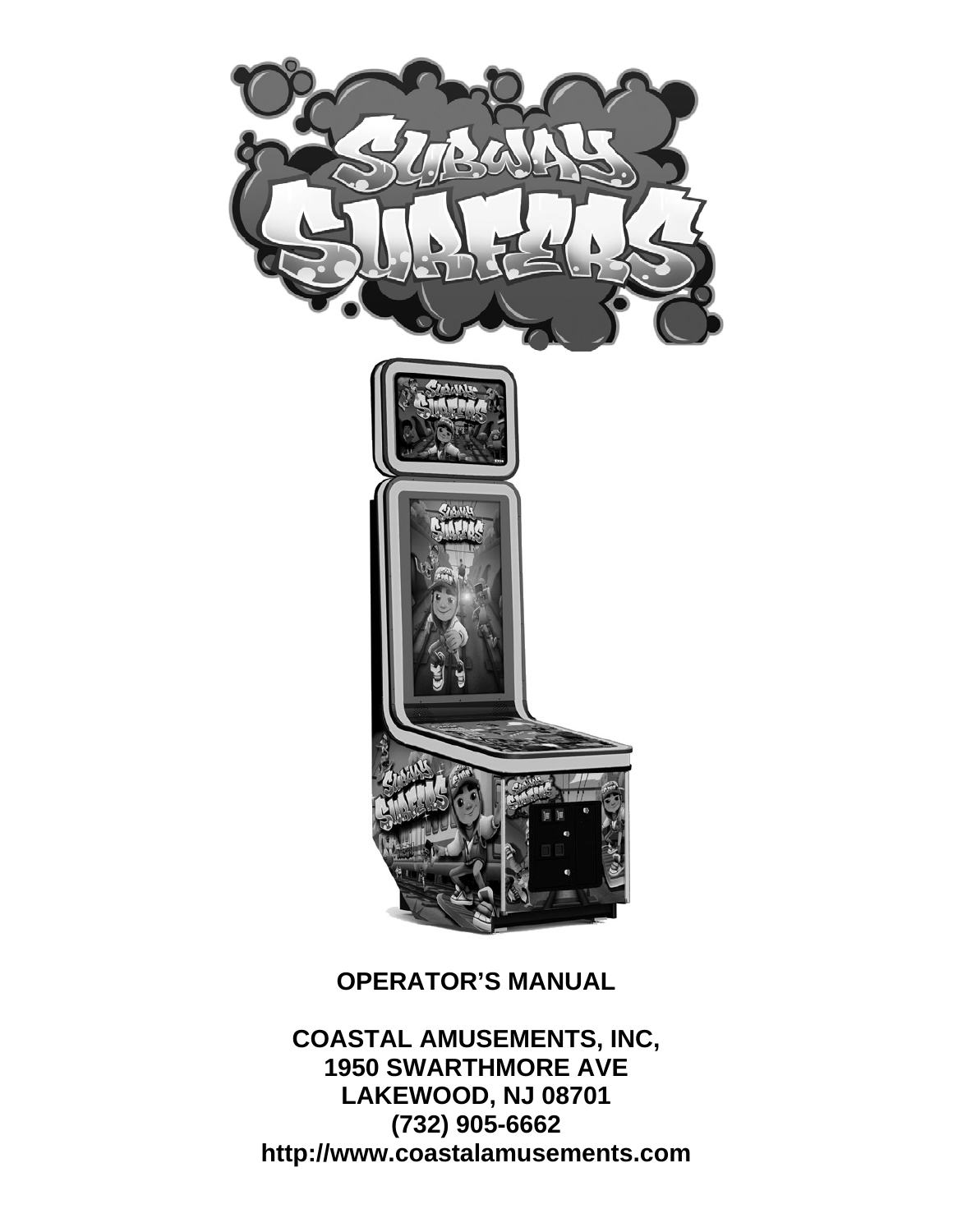# INTRODUCTION

*Subway Surfers* is an amusement redemption game in which the player tries to collect as many coins as possible in the time allowed, while running down subway tracks. The player must jump, duck, or switch tracks to avoid obstacles. Random power ups can be collected along the way. There is a BONUS than can be won by collecting the letters B O N U S. The player is awarded tickets based on how many coins were collected.



### **SAFETY NOTICE**



This Manual describes how to set up and use this product. It is intended to instruct operator and maintenance personnel to safely and correctly operate the machine. Make sure to follow all the safety and warning instructions described to prevent injury or damage to the machine.

Before connecting the machine to the mains supply, verify that the voltage is correct to avoid fires or electric shock.

- DO NOT touch the plug with damp hands.
- To avoid electric shock and short circuit, DO NOT expose the power cord or ground wire across walkways.
- To avoid fires, DO NOT place any flammable objects close to the power cord.
- When plugging/unplugging the power cord, make sure to hold plug. DO NOT pull on the power cord.
- In the event of frayed power cord, please contact your dealer for replacement.
- DO NOT use fuses or parts that are not recommended by the manufacturer.

DO NOT disassemble, change or modify the machine without authorization. Inappropriate handling of the machine will cause damage to the machine and injury threat to players and spectators.

- Please check and maintain the machine regularly.
- Standing or climbing on the machine is prohibited to avoid any injury threat to players and spectators.
- Coastal Amusements does not assume responsibility, either express or implied, for the correctness or completeness of this manual.

Nor do they guarantee any merchantability or fitness for a particular purpose. Coastal Amusements reserves the right to change this publication at any time without obligation to notify anyone of such revisions or changes.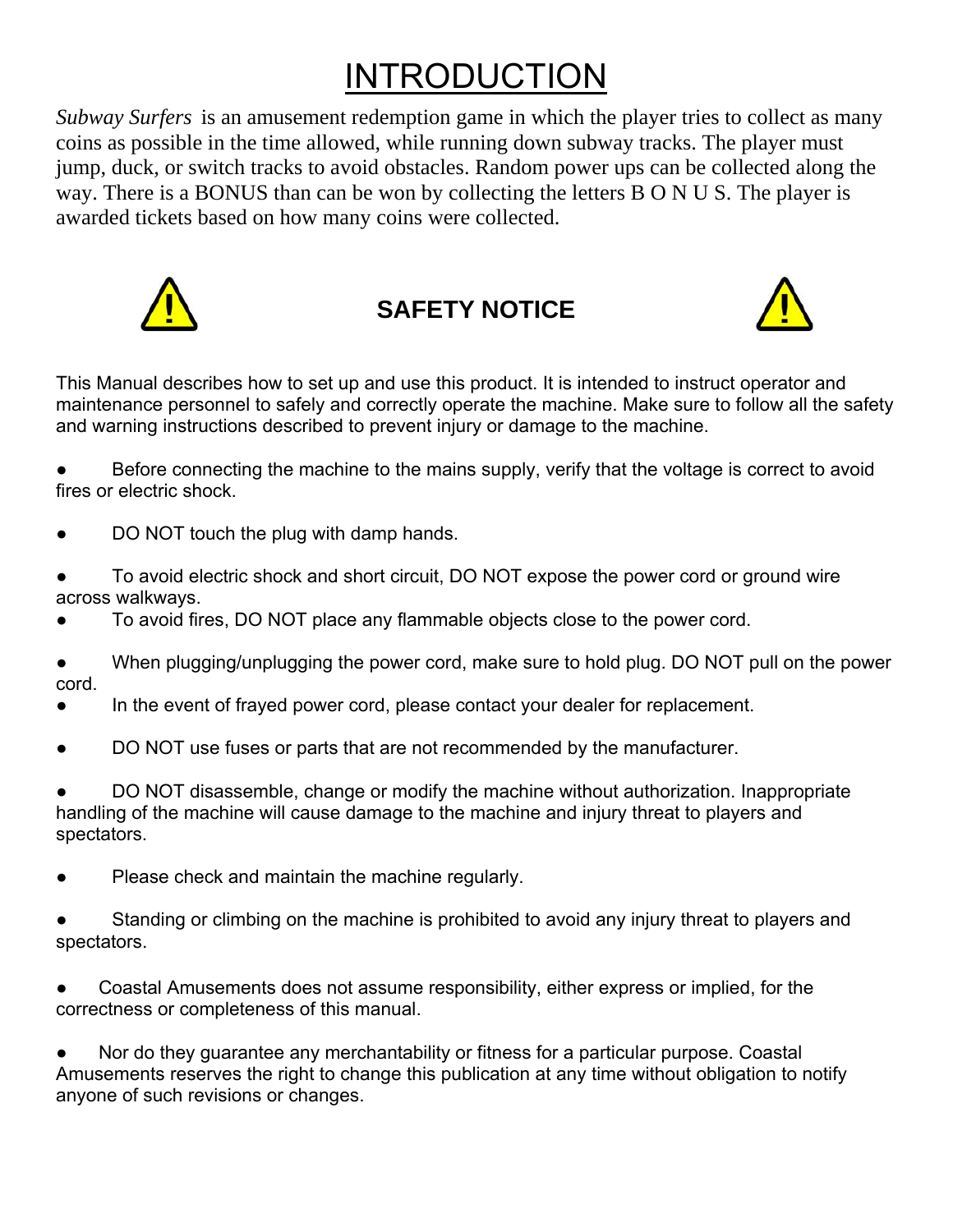## POWER SOURCE

#### *IMPORTANT!* **MACHINE MUST BE CONNECTED TO A GROUNDED POWER SOURCE OF 120 VOLTS AC. MACHINE MUST HAVE GROUND CONNECTION FOR PROPER OPERATION AND USER SAFETY PROTECTION. DO NOT OPERATE EQUIPMENT WITH GROUND LEAD CUT OFF POWER CORD. SHOULD LOCATION NOT HAVE GROUNDED OUTLET(S), CONTACT A QUALIFIED ELECTRICIAN.**

#### **MAIN MENU**

Press the MENU button behind the coin door to enter the main menu. Use the joystick to move through menu items and press the start button to select an option. Use the joystick to modify the option and then press the start button to save that setting.

#### **VOLUME**

You can set the volume from 0 (OFF) to 20. The default setting is 10.

#### **AUDITS**

 This page contains a summary of credits in, game plays, and tickets paid. It also shows the ticket payout percentage and BONUS hits and percentage.

|                                 | <b>CURRENT</b>    | <b>LIFETIME</b>   |
|---------------------------------|-------------------|-------------------|
| Coin Chute 1 Credits            | $\mathbf{\Omega}$ | $\mathbf{\Omega}$ |
| Coin Chute 2 Credits            | 0                 | 0                 |
| <b>DBV</b> Credits              | $\mathbf{0}$      | $\mathbf{\Omega}$ |
| <b>Total Credits</b>            | $\left( \right)$  | $\mathcal{O}$     |
| <b>Game Starts</b>              | $\left( \right)$  | $\mathbf{\Omega}$ |
| Continues                       | $\theta$          | 0                 |
| <b>Free Plays</b>               | 0                 | 0                 |
| Paid Plays                      | 0                 | 0                 |
| <b>Game Tickets</b>             | 0                 | 0                 |
| <b>BONUS Tickets</b>            | $\mathbf{0}$      | 0                 |
| <b>Total Tickets</b>            | 0                 | 0                 |
| <b>Average Tickets</b>          | 0                 | ( )               |
| <b>Ticket Payout Percentage</b> | 0%                | $0\%$             |
| <b>BONUS Hits</b>               | ( )               | 0                 |
| <b>BONUS</b> Percentage         | 0%                | 0%                |

Press ATTENDANT to reset current audits Press START or MENU to exit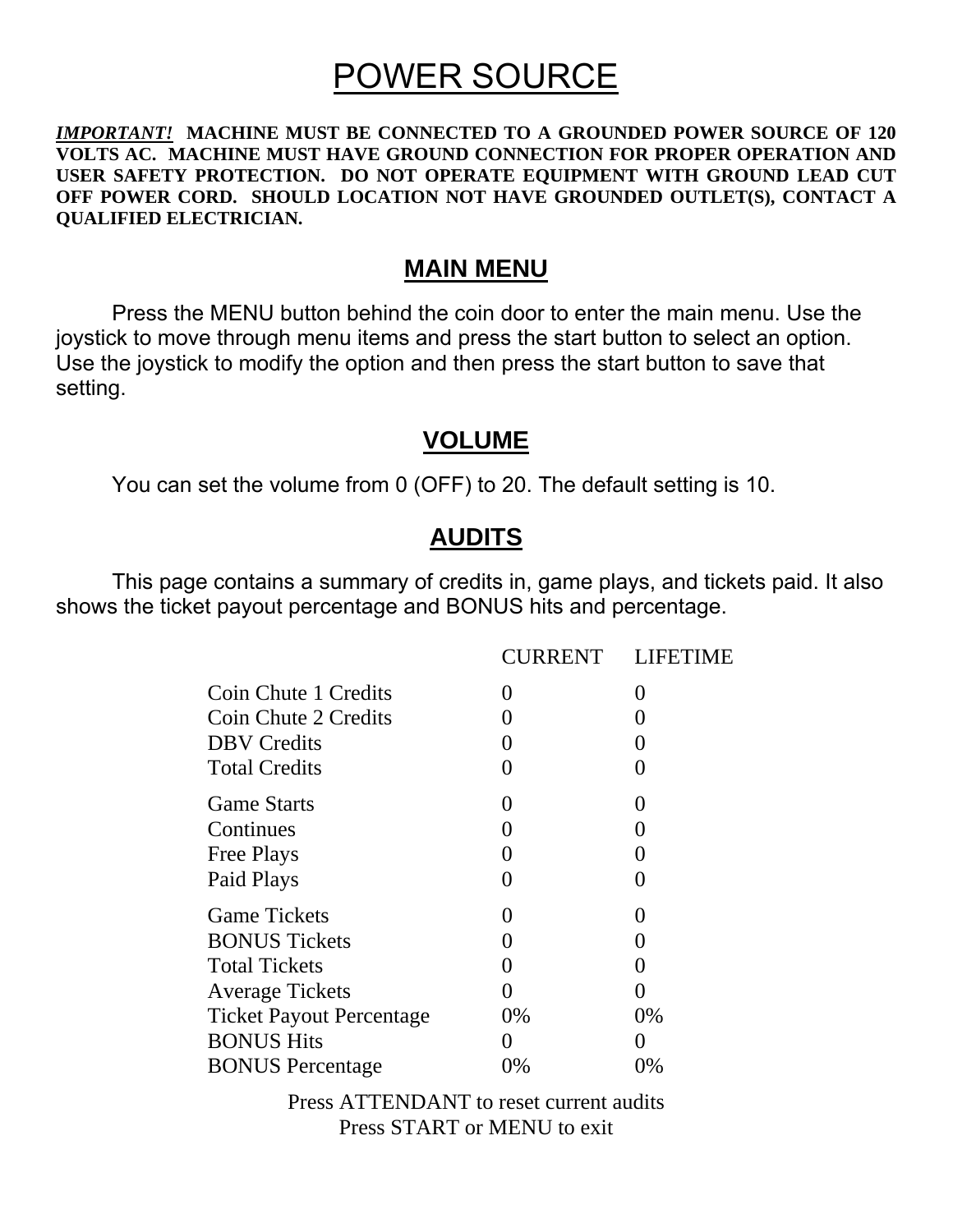#### **RESET CREDITS**

 This screen shows how many credits remain on the game. Press the ATTENDANT button to reset the value to zero.

#### **RESET TICKETS**

 This screen shows how many tickets are still owed to the player. Press UP on the joystick to resume paying tickets owed (if you had to refill tickets for example), or press the ATTENDANT button to clear the tickets owed. You can also press the ATTENDANT button in attract mode to pay out the remaining owed tickets.

#### **RESET HIGH SCORES**

 This page shows the current high score table. Press the ATTENDANT button to reset it to the default values.

| <b>OPTION</b>           | <b>VALUES (DEFAULT)</b> | <b>DESCRIPTION</b>              |
|-------------------------|-------------------------|---------------------------------|
| <b>Credits To Start</b> | $1-5(2)$                | # of credits needed to start    |
|                         |                         | game                            |
| Coin Chute 1 Credits    | $1-20(1)$               | # of credits given when coin    |
|                         |                         | is dropped in chute 1           |
| Coin Chute 2 Credits    | $1-20(1)$               | # of credits given when coin    |
|                         |                         | is dropped in chute 2           |
| <b>DBV</b> Credits      | $1-20(4)$               | # of credits given for \$1 bill |
| <b>Coin Prompt</b>      | Insert Coin, Swipe      | This text will be displayed on  |
|                         | Card (Insert Coin)      | the bottom of the screen in     |
|                         |                         | attract mode                    |
| Free Play               | ON, OFF (OFF)           | Turns free play on or off       |
| <b>Ticket Value</b>     | $0.005 - 0.100(0.010)$  | Value of a ticket (in dollars)  |
| <b>Cost Per Game</b>    | $0.01 - 2.00(0.50)$     | Cost of 1 game (in dollars)     |

#### **COIN ADJUSTMENTS**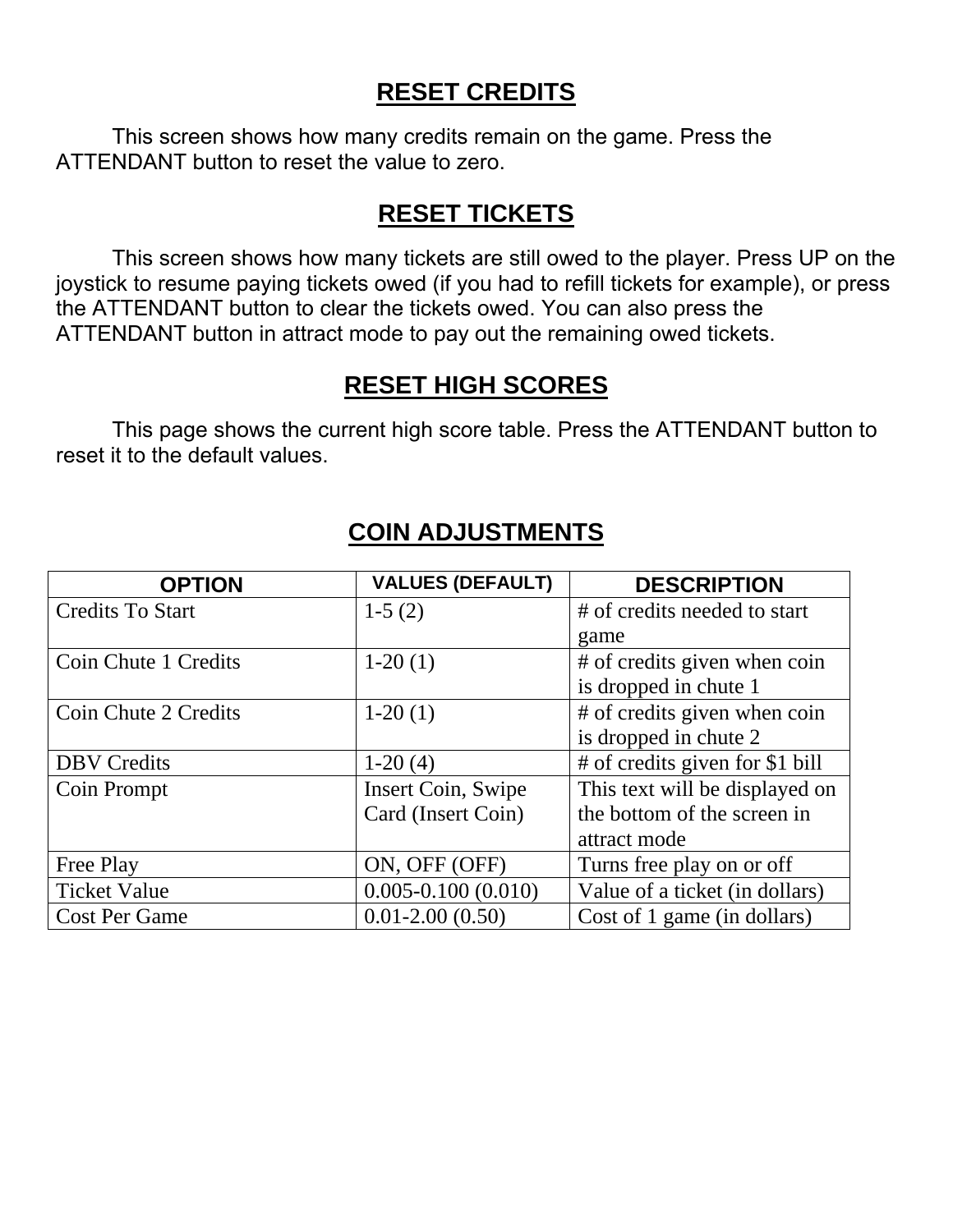#### **TICKET ADJUSTMENTS**

| <b>OPTION</b>           | <b>VALUES (DEFAULT)</b> | <b>DESCRIPTION</b>           |
|-------------------------|-------------------------|------------------------------|
| <b>Ticket Dispense</b>  | ON, OFF (ON)            | Controls whether or not the  |
|                         |                         | game pays out tickets        |
| <b>Coins Per Ticket</b> | $1-99(20)$              | # of coins needed to be      |
|                         |                         | collected to award 1 ticket  |
| Dispense While Playing  | ON, OFF (ON)            | Choose whether or not to pay |
|                         |                         | tickets during game play     |
| <b>Minimum Tickets</b>  | OFF, 1-1000 (OFF)       | The minimum # of tickets to  |
|                         |                         | be paid regardless of coins  |
|                         |                         | collected                    |
| <b>Maximum Tickets</b>  | OFF, 1-1000 (OFF)       | The maximum # of tickets to  |
|                         |                         | be paid regardless of coins  |
|                         |                         | collected                    |
| <b>Bonus Coin Value</b> | 100-9999 (1000)         | # of coins to be awarded     |
|                         |                         | when player collects all     |
|                         |                         | letters in BONUS             |

 NOTE: If you want the game to pay out a flat amount of tickets every time, set both the minimum and maximum tickets values to that amount.

#### **GAME ADJUSTMENTS**

| <b>OPTION</b>              | <b>VALUES (DEFAULT)</b>             | <b>DESCRIPTION</b>                                                      |
|----------------------------|-------------------------------------|-------------------------------------------------------------------------|
| Game Time in seconds       | $60-120(75)$                        | Number of seconds each<br>game lasts                                    |
| <b>Player Chances</b>      | Infinite, 1-5 (Infinite)            | # of lives given to player in<br>each game                              |
| Difficulty                 | Easy, Medium, Hard<br>(Medium)      | Game difficulty (adjusts<br>game speed)                                 |
| Attract mode sound         | Low Volume, ON,<br>OFF (Low Volume) | The sound volume of the<br>game in attract mode                         |
| <b>Stop Timer At Death</b> | ON, OFF (OFF)                       | The game timer will stop<br>when a player dies if this<br>setting is ON |